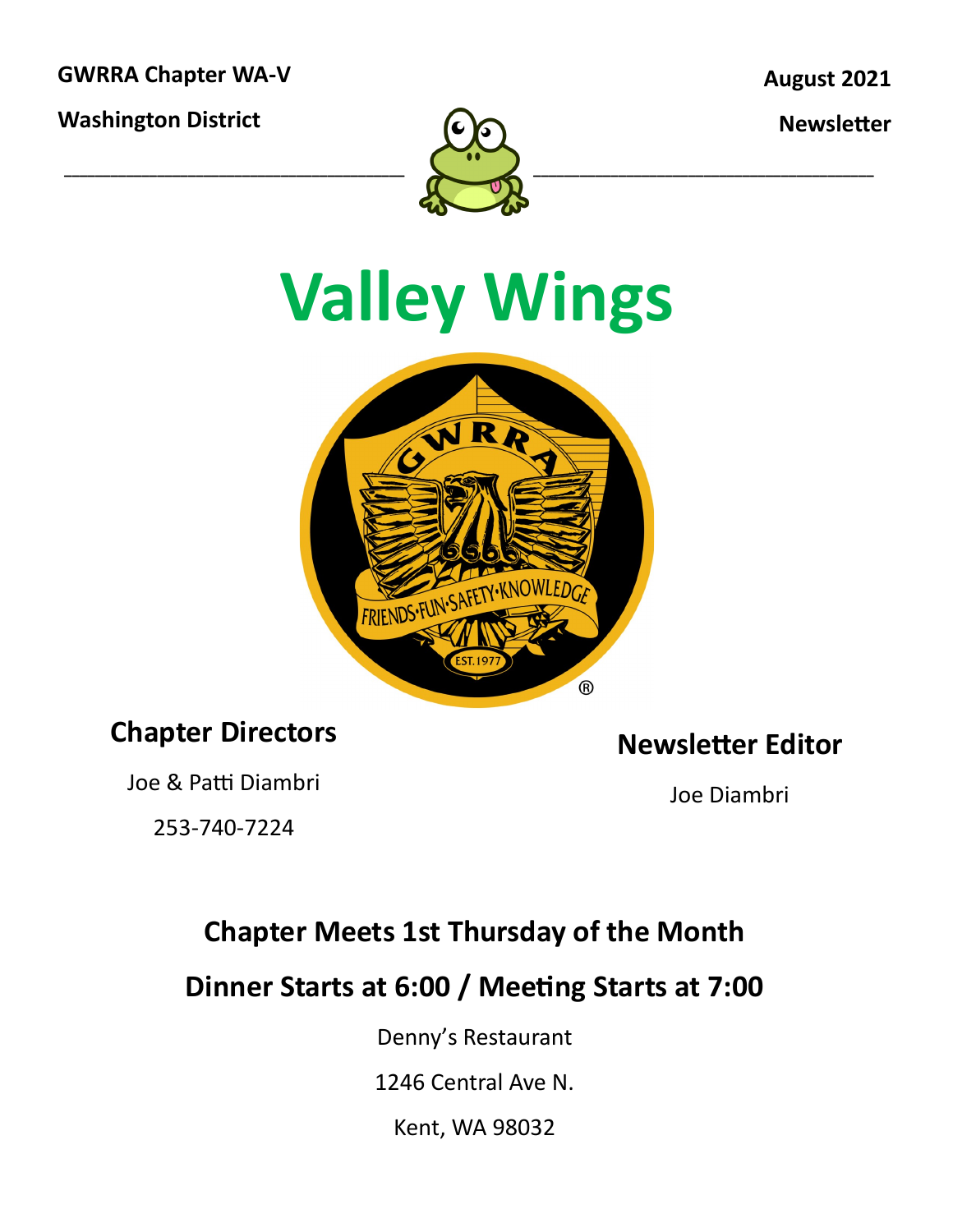# **From The Chapter Director**



Hello and welcome back to reality! As most of you know we had our first live meeting back as a group! It sure was good to be able to see everyone again and hope that we don't have to go through the same kind of thing again!

For those of you that haven't heard we are now meeting in a new location. We are now meeting at Denny's in Kent. We have our own meeting room as before and no stairs to get there! The food has been good, and the server did well keeping up with us!

We didn't have a lot to discuss seeing as things have been quiet, but the main discussion was that before

the end of the year we are going to be stepping down as CD! We have held the role for over eight years, and due to health reasons and loss of enthusiasm, we have decided that it's time! Our assistant CD Jeff and Cindy were to take over but have to much on their plate to do so. With that said we need someone to step up and take over. We will still be around and able to help, but again unable to hold the position much longer. We hate to see the chapter become another chapter that goes down but that is what may happen if no one steps up!

We now have our new logo hats and patches available in the chapter store! We gave away one of each in the 50/50 drawing! Speaking of drawings, the marble game drawing Pen Briese got her ticket drawn but she didn't pull the green marble. The pot was at \$401.00 and is growing! The color drawing was Diane Martin, and she was wearing colors so won \$5.00. We didn't have a member number hidden and won't have one until we have more articles to read and hide the number in!

Now on a good note, the Martin's hosted a great social at their home on the 10th of July! Everything was beautiful for the event. The weather was wonderful, the food was great, and the company was great as well. There was one problem as Sam had mentioned they would have hamburgers, but the burgers had a lot of bones in it. Yes, the hamburgers were not hamburgers but instead ribs! Sam did a great job cooking them and with the side dishes we had a great meal! I for one will take ribs over hamburgers any day!

Chapter A is having their 5 aces ride on the 31st which will be over when this comes out, as well as the ride to the Fireman's Beef BBQ in Packwood on the 1st of August!

With the meeting only a few days away we hope to see everyone there for dinner and the meeting!

*Joe & Patti Diambri*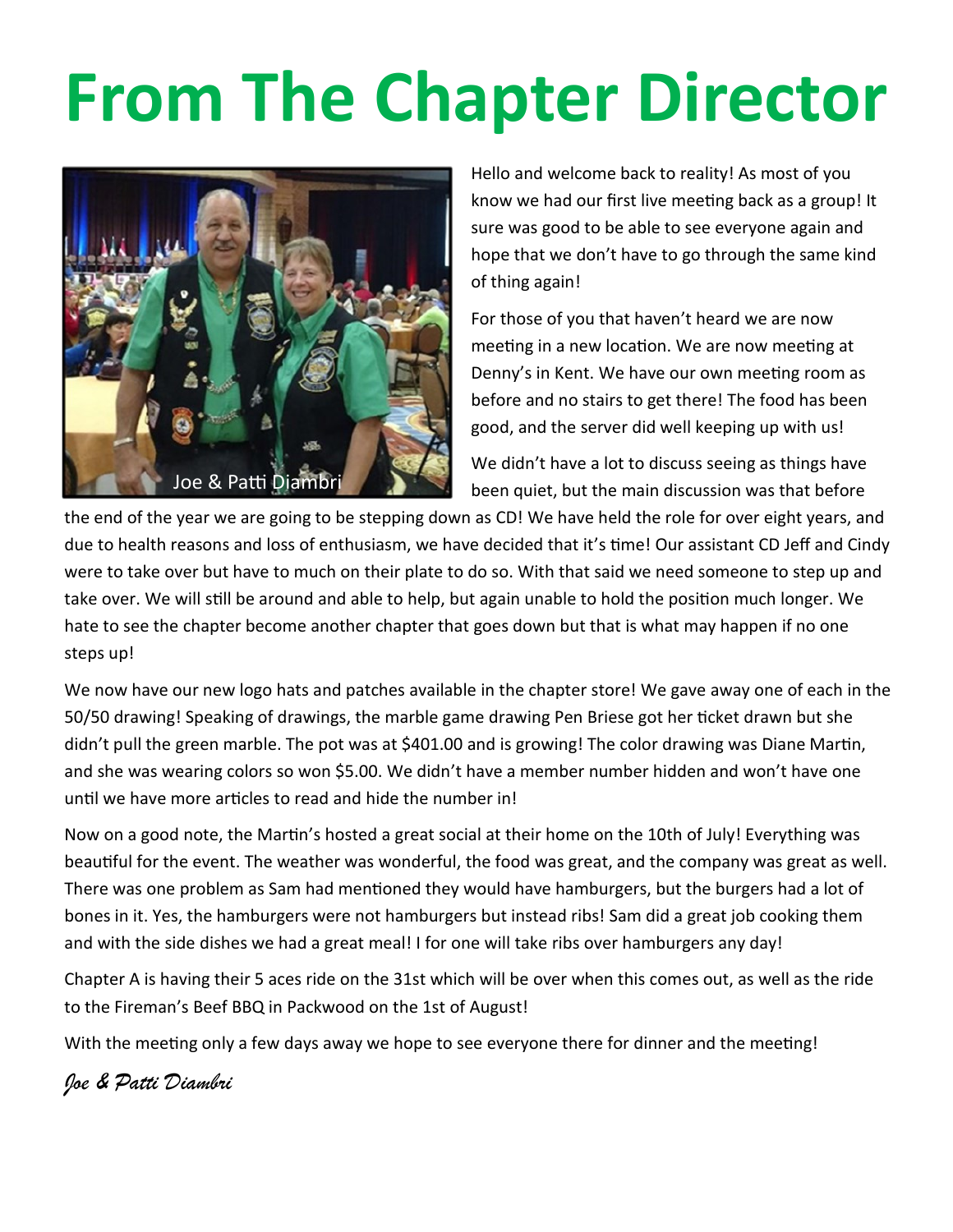## **Assistant Chapter Director**



### Nothing Available at Publishing Time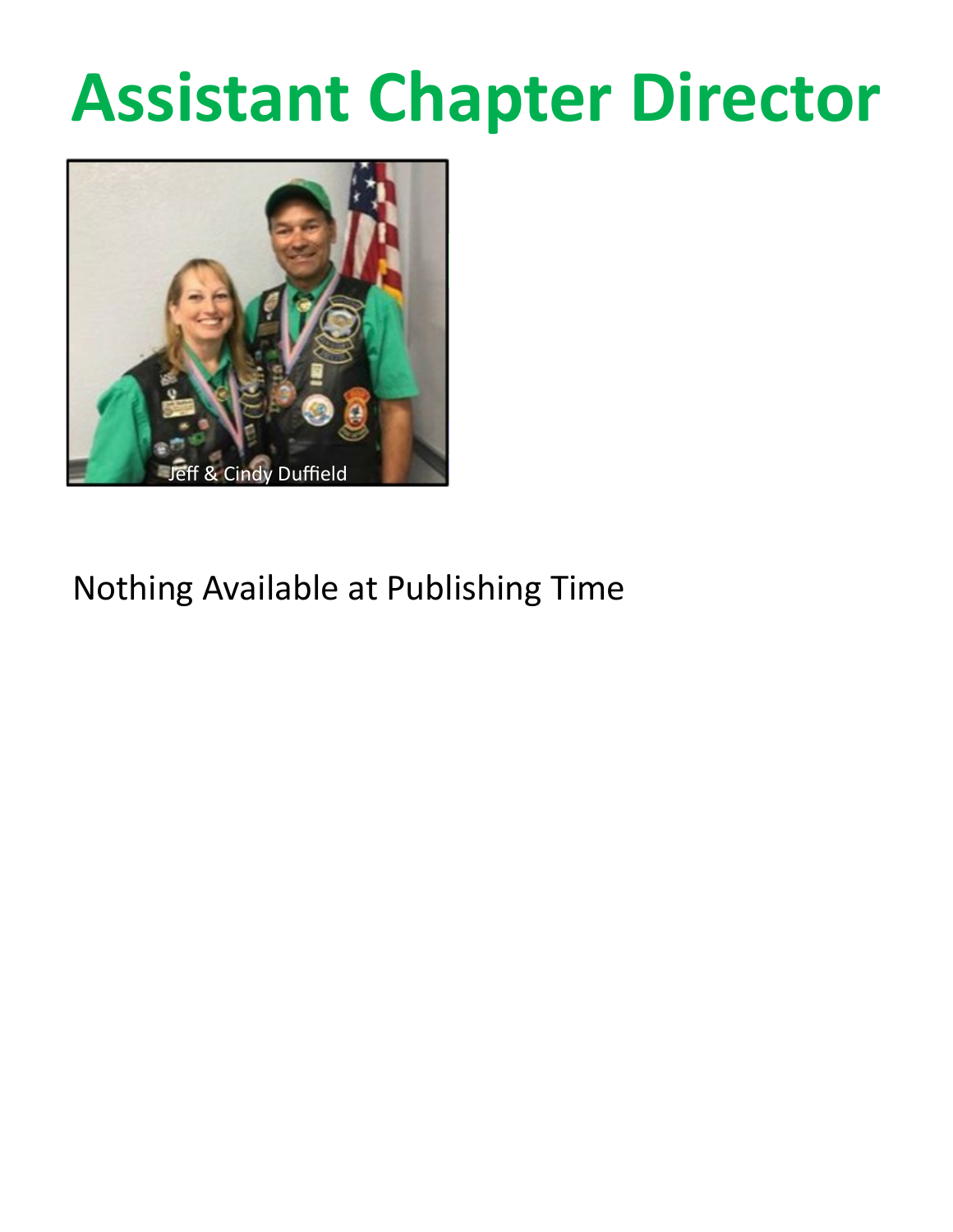## **Technical Advisor**



Nothing Available at Publishing Time

# **Ride Coordinator**



Nothing Available at Publishing Time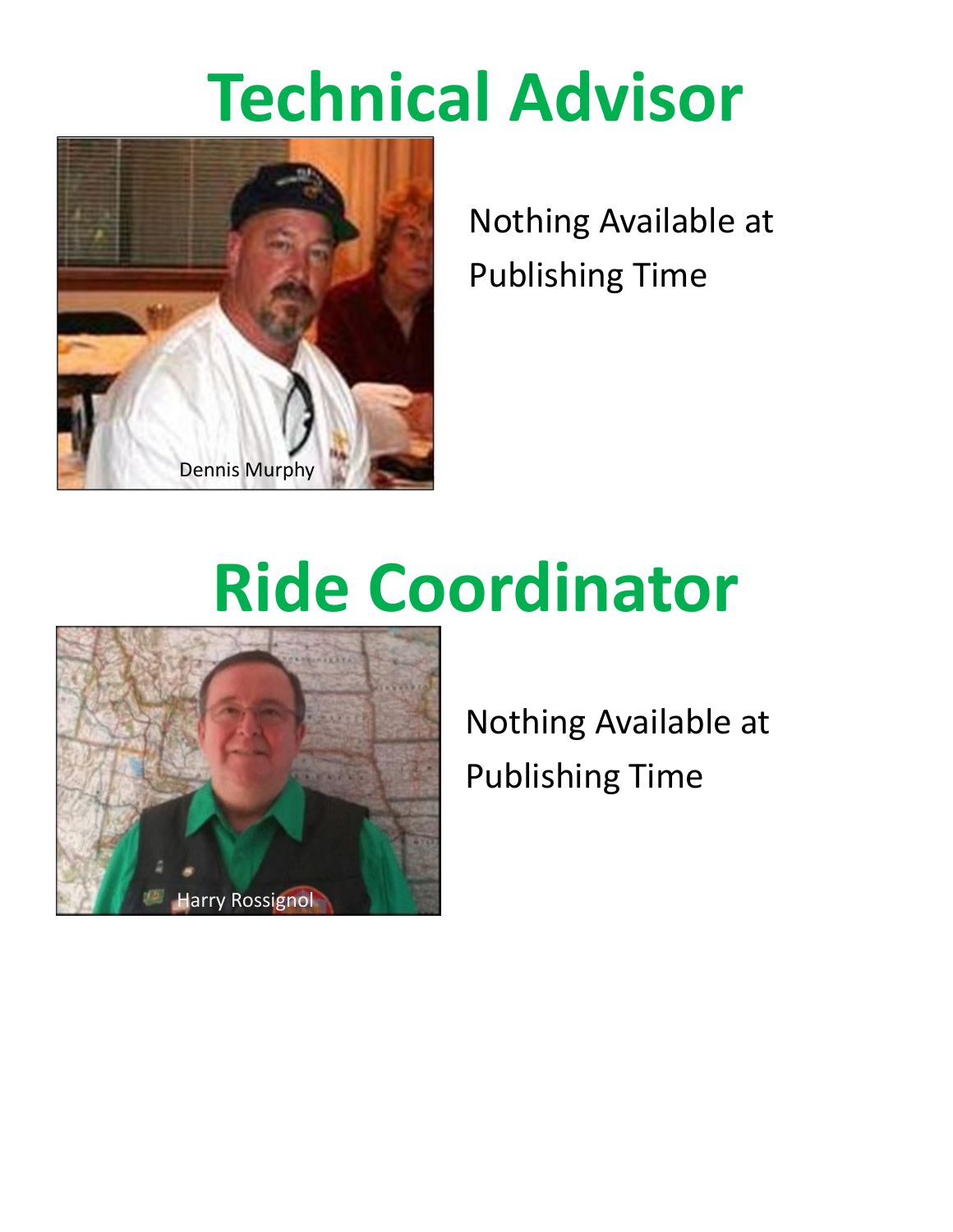# **Birthdays & Anniversaries**



#### **August Birthdays**

5th Claudia Rossignol

8th Garry Alexander

13th Sam Martin

#### **August Anniversaries**

NONE



@wondercliparts.com